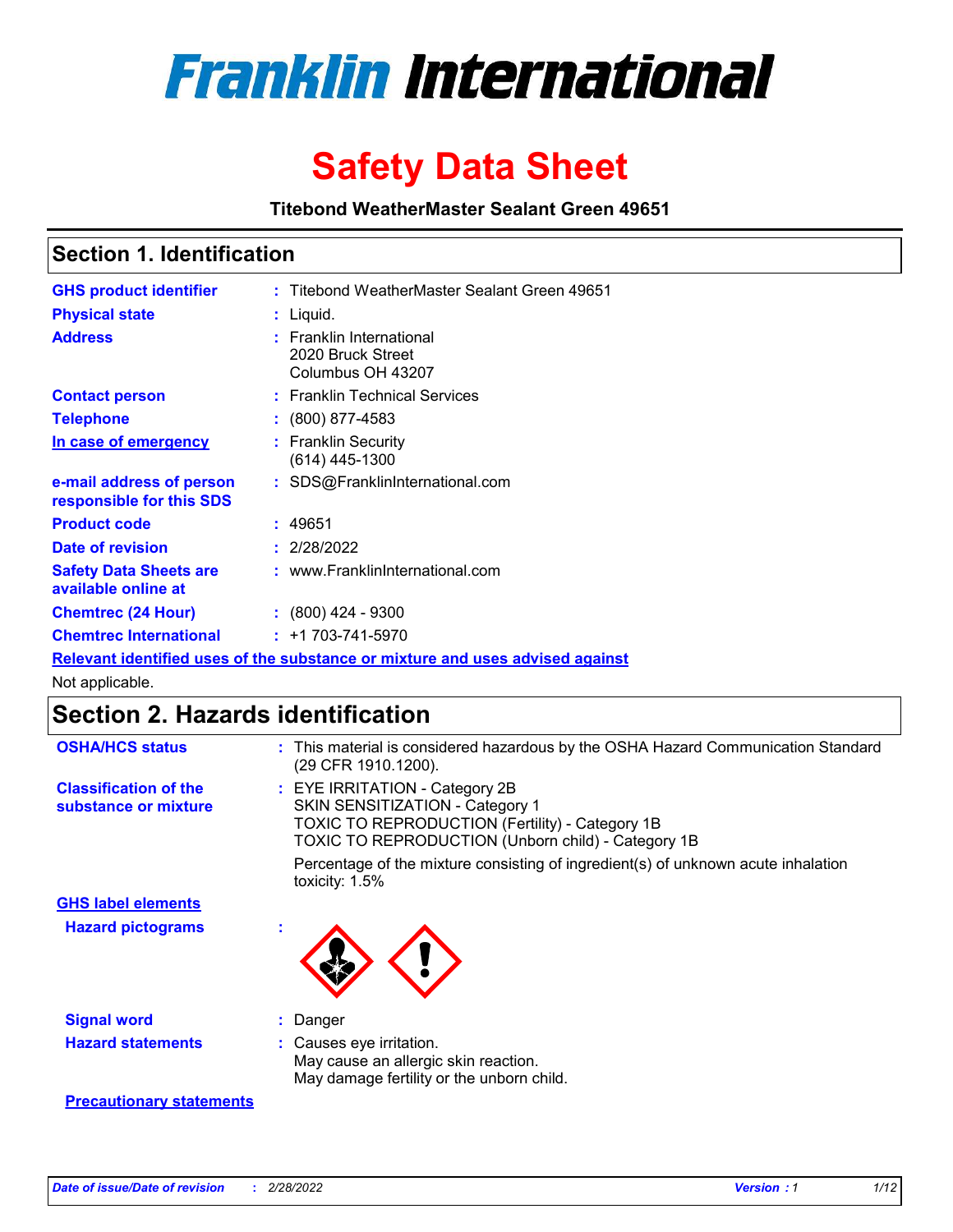### **Section 2. Hazards identification**

| <b>Prevention</b>                          | : Obtain special instructions before use. Do not handle until all safety precautions have<br>been read and understood. Wear protective gloves. Wear eye or face protection.<br>Wear protective clothing. Avoid breathing vapor. Wash hands thoroughly after handling.<br>Contaminated work clothing must not be allowed out of the workplace.                                                        |
|--------------------------------------------|------------------------------------------------------------------------------------------------------------------------------------------------------------------------------------------------------------------------------------------------------------------------------------------------------------------------------------------------------------------------------------------------------|
| <b>Response</b>                            | : IF exposed or concerned: Get medical attention. IF ON SKIN: Wash with plenty of<br>soap and water. Wash contaminated clothing before reuse. If skin irritation or rash<br>occurs: Get medical attention. IF IN EYES: Rinse cautiously with water for several<br>minutes. Remove contact lenses, if present and easy to do. Continue rinsing. If eye<br>irritation persists: Get medical attention. |
| <b>Storage</b>                             | : Store locked up.                                                                                                                                                                                                                                                                                                                                                                                   |
| <b>Disposal</b>                            | : Dispose of contents and container in accordance with all local, regional, national and<br>international regulations.                                                                                                                                                                                                                                                                               |
| <b>Hazards not otherwise</b><br>classified | : Product generates methanol during cure.                                                                                                                                                                                                                                                                                                                                                            |
|                                            |                                                                                                                                                                                                                                                                                                                                                                                                      |

### **Section 3. Composition/information on ingredients**

| <b>Substance/mixture</b><br>Mixture                  |               |                     |
|------------------------------------------------------|---------------|---------------------|
| <b>Ingredient name</b>                               | $\frac{9}{6}$ | <b>CAS number</b>   |
| 3-aminopropyltriethoxysilane<br>Dibutyltin dilaurate | ≤3<br>$≤0.3$  | 919-30-2<br>77-58-7 |

Any concentration shown as a range is to protect confidentiality or is due to batch variation.

**There are no additional ingredients present which, within the current knowledge of the supplier and in the concentrations applicable, are classified as hazardous to health or the environment and hence require reporting in this section.**

**Occupational exposure limits, if available, are listed in Section 8.**

### **Section 4. First aid measures**

| <b>Description of necessary first aid measures</b> |                                                                                                                                                                                                                                                                                                                                                                                                                                                                                                                                                                                                                                                                                                                                                                           |  |  |  |
|----------------------------------------------------|---------------------------------------------------------------------------------------------------------------------------------------------------------------------------------------------------------------------------------------------------------------------------------------------------------------------------------------------------------------------------------------------------------------------------------------------------------------------------------------------------------------------------------------------------------------------------------------------------------------------------------------------------------------------------------------------------------------------------------------------------------------------------|--|--|--|
| <b>Eye contact</b>                                 | : Immediately flush eyes with plenty of water, occasionally lifting the upper and lower<br>eyelids. Check for and remove any contact lenses. Continue to rinse for at least 10<br>minutes. If irritation persists, get medical attention.                                                                                                                                                                                                                                                                                                                                                                                                                                                                                                                                 |  |  |  |
| <b>Inhalation</b>                                  | : Remove victim to fresh air and keep at rest in a position comfortable for breathing. If<br>not breathing, if breathing is irregular or if respiratory arrest occurs, provide artificial<br>respiration or oxygen by trained personnel. It may be dangerous to the person providing<br>aid to give mouth-to-mouth resuscitation. Get medical attention. If unconscious, place<br>in recovery position and get medical attention immediately. Maintain an open airway.<br>Loosen tight clothing such as a collar, tie, belt or waistband. In case of inhalation of<br>decomposition products in a fire, symptoms may be delayed. The exposed person may<br>need to be kept under medical surveillance for 48 hours.                                                       |  |  |  |
| <b>Skin contact</b>                                | : Wash with plenty of soap and water. Remove contaminated clothing and shoes. Wash<br>contaminated clothing thoroughly with water before removing it, or wear gloves.<br>Continue to rinse for at least 10 minutes. Get medical attention. In the event of any<br>complaints or symptoms, avoid further exposure. Wash clothing before reuse. Clean<br>shoes thoroughly before reuse.                                                                                                                                                                                                                                                                                                                                                                                     |  |  |  |
| <b>Ingestion</b>                                   | : Wash out mouth with water. Remove dentures if any. Remove victim to fresh air and<br>keep at rest in a position comfortable for breathing. If material has been swallowed and<br>the exposed person is conscious, give small quantities of water to drink. Stop if the<br>exposed person feels sick as vomiting may be dangerous. Do not induce vomiting<br>unless directed to do so by medical personnel. If vomiting occurs, the head should be<br>kept low so that vomit does not enter the lungs. Get medical attention. Never give<br>anything by mouth to an unconscious person. If unconscious, place in recovery position<br>and get medical attention immediately. Maintain an open airway. Loosen tight clothing<br>such as a collar, tie, belt or waistband. |  |  |  |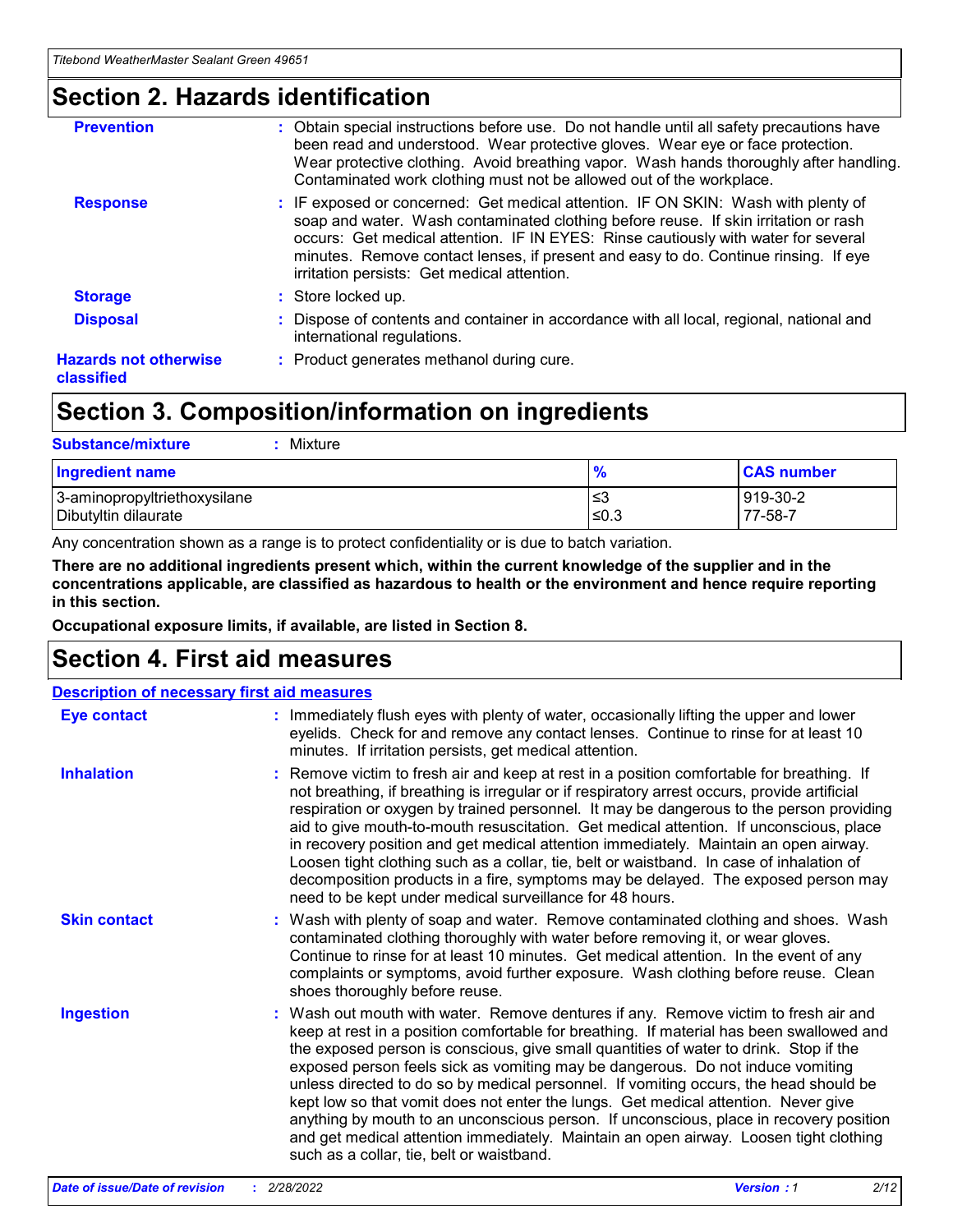## **Section 4. First aid measures**

| Most important symptoms/effects, acute and delayed |  |                                                                                                                                                                                                                                                                                                                                                                                                                 |  |
|----------------------------------------------------|--|-----------------------------------------------------------------------------------------------------------------------------------------------------------------------------------------------------------------------------------------------------------------------------------------------------------------------------------------------------------------------------------------------------------------|--|
| <b>Potential acute health effects</b>              |  |                                                                                                                                                                                                                                                                                                                                                                                                                 |  |
| <b>Eye contact</b>                                 |  | : May cause eye irritation.                                                                                                                                                                                                                                                                                                                                                                                     |  |
| <b>Inhalation</b>                                  |  | : No known significant effects or critical hazards.                                                                                                                                                                                                                                                                                                                                                             |  |
| <b>Skin contact</b>                                |  | : May cause skin irritation.                                                                                                                                                                                                                                                                                                                                                                                    |  |
| <b>Ingestion</b>                                   |  | : No known significant effects or critical hazards.                                                                                                                                                                                                                                                                                                                                                             |  |
| <b>Over-exposure signs/symptoms</b>                |  |                                                                                                                                                                                                                                                                                                                                                                                                                 |  |
| <b>Eye contact</b>                                 |  | : Adverse symptoms may include the following:<br>irritation<br>watering<br>redness                                                                                                                                                                                                                                                                                                                              |  |
| <b>Inhalation</b>                                  |  | : Adverse symptoms may include the following:<br>reduced fetal weight<br>increase in fetal deaths<br>skeletal malformations                                                                                                                                                                                                                                                                                     |  |
| <b>Skin contact</b>                                |  | : Adverse symptoms may include the following:<br>irritation<br>redness<br>reduced fetal weight<br>increase in fetal deaths<br>skeletal malformations                                                                                                                                                                                                                                                            |  |
| <b>Ingestion</b>                                   |  | : Adverse symptoms may include the following:<br>reduced fetal weight<br>increase in fetal deaths<br>skeletal malformations                                                                                                                                                                                                                                                                                     |  |
|                                                    |  | <b>Indication of immediate medical attention and special treatment needed, if necessary</b>                                                                                                                                                                                                                                                                                                                     |  |
| <b>Notes to physician</b>                          |  | : In case of inhalation of decomposition products in a fire, symptoms may be delayed.<br>The exposed person may need to be kept under medical surveillance for 48 hours.                                                                                                                                                                                                                                        |  |
| <b>Specific treatments</b>                         |  | : No specific treatment.                                                                                                                                                                                                                                                                                                                                                                                        |  |
| <b>Protection of first-aiders</b>                  |  | : No action shall be taken involving any personal risk or without suitable training. If it is<br>suspected that fumes are still present, the rescuer should wear an appropriate mask or<br>self-contained breathing apparatus. It may be dangerous to the person providing aid to<br>give mouth-to-mouth resuscitation. Wash contaminated clothing thoroughly with water<br>before removing it, or wear gloves. |  |

**See toxicological information (Section 11)**

### **Section 5. Fire-fighting measures**

| <b>Extinguishing media</b>                             |                                                                                                                                                                                                     |
|--------------------------------------------------------|-----------------------------------------------------------------------------------------------------------------------------------------------------------------------------------------------------|
| <b>Suitable extinguishing</b><br>media                 | : Use an extinguishing agent suitable for the surrounding fire.                                                                                                                                     |
| <b>Unsuitable extinguishing</b><br>media               | : None known.                                                                                                                                                                                       |
| <b>Specific hazards arising</b><br>from the chemical   | : In a fire or if heated, a pressure increase will occur and the container may burst.                                                                                                               |
| <b>Hazardous thermal</b><br>decomposition products     | : Decomposition products may include the following materials:<br>carbon dioxide<br>carbon monoxide<br>nitrogen oxides<br>metal oxide/oxides                                                         |
| <b>Special protective actions</b><br>for fire-fighters | : Promptly isolate the scene by removing all persons from the vicinity of the incident if<br>there is a fire. No action shall be taken involving any personal risk or without suitable<br>training. |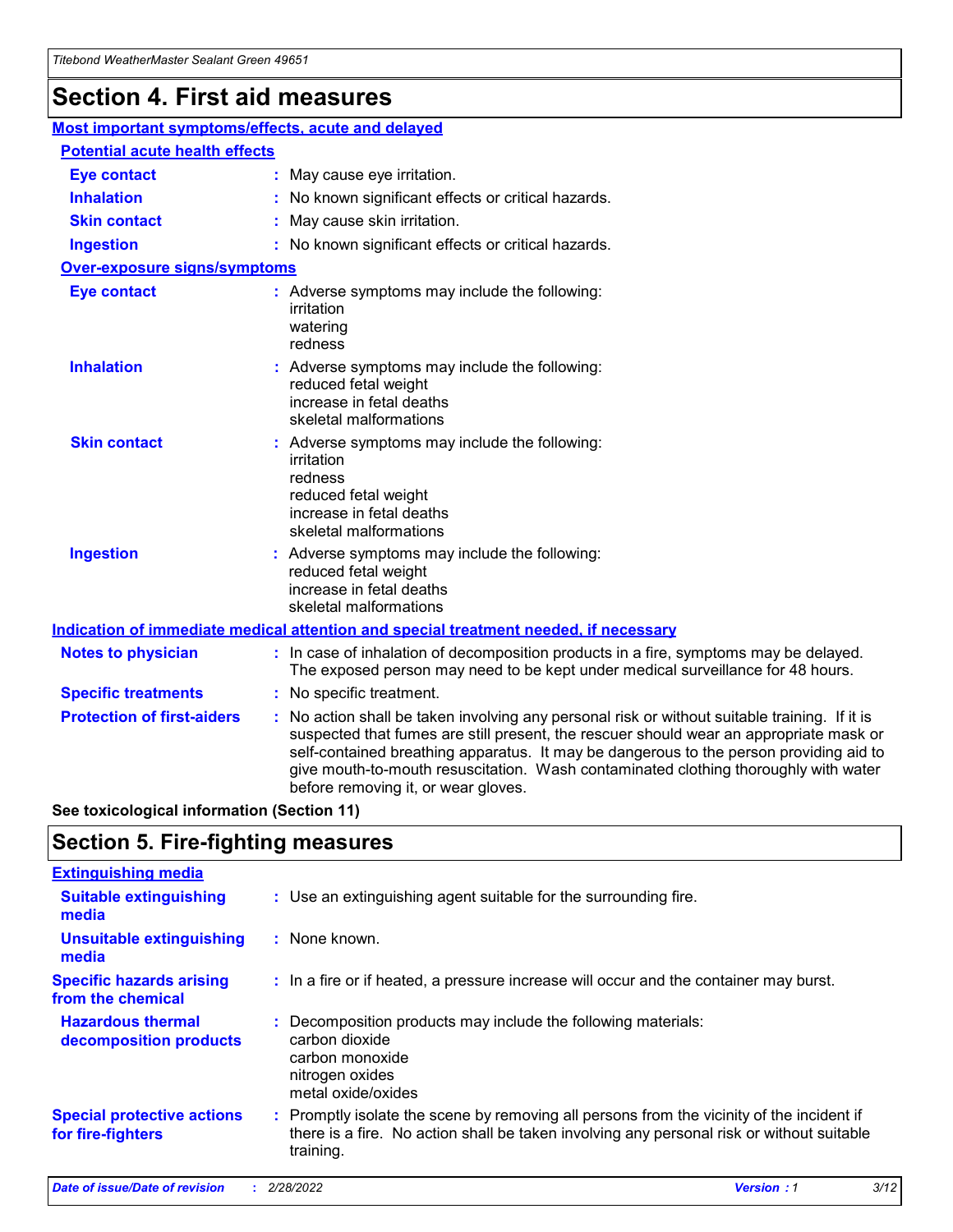### **Section 5. Fire-fighting measures**

**Special protective equipment for fire-fighters** Fire-fighters should wear appropriate protective equipment and self-contained breathing **:** apparatus (SCBA) with a full face-piece operated in positive pressure mode.

### **Section 6. Accidental release measures**

#### **Personal precautions, protective equipment and emergency procedures**

| For non-emergency<br>personnel                               |  | : No action shall be taken involving any personal risk or without suitable training.<br>Evacuate surrounding areas. Keep unnecessary and unprotected personnel from<br>entering. Do not touch or walk through spilled material. Avoid breathing vapor or mist.<br>Provide adequate ventilation. Wear appropriate respirator when ventilation is<br>inadequate. Put on appropriate personal protective equipment.                                                                                                                                                                                                                                                                                             |  |  |
|--------------------------------------------------------------|--|--------------------------------------------------------------------------------------------------------------------------------------------------------------------------------------------------------------------------------------------------------------------------------------------------------------------------------------------------------------------------------------------------------------------------------------------------------------------------------------------------------------------------------------------------------------------------------------------------------------------------------------------------------------------------------------------------------------|--|--|
| For emergency responders                                     |  | : If specialized clothing is required to deal with the spillage, take note of any information in<br>Section 8 on suitable and unsuitable materials. See also the information in "For non-<br>emergency personnel".                                                                                                                                                                                                                                                                                                                                                                                                                                                                                           |  |  |
| <b>Environmental precautions</b>                             |  | : Avoid dispersal of spilled material and runoff and contact with soil, waterways, drains<br>and sewers. Inform the relevant authorities if the product has caused environmental<br>pollution (sewers, waterways, soil or air).                                                                                                                                                                                                                                                                                                                                                                                                                                                                              |  |  |
| <b>Methods and materials for containment and cleaning up</b> |  |                                                                                                                                                                                                                                                                                                                                                                                                                                                                                                                                                                                                                                                                                                              |  |  |
| <b>Small spill</b>                                           |  | : Stop leak if without risk. Move containers from spill area. Dilute with water and mop up<br>if water-soluble. Alternatively, or if water-insoluble, absorb with an inert dry material and<br>place in an appropriate waste disposal container. Dispose of via a licensed waste<br>disposal contractor.                                                                                                                                                                                                                                                                                                                                                                                                     |  |  |
| <b>Large spill</b>                                           |  | : Stop leak if without risk. Move containers from spill area. Approach release from<br>upwind. Prevent entry into sewers, water courses, basements or confined areas. Wash<br>spillages into an effluent treatment plant or proceed as follows. Contain and collect<br>spillage with non-combustible, absorbent material e.g. sand, earth, vermiculite or<br>diatomaceous earth and place in container for disposal according to local regulations<br>(see Section 13). Dispose of via a licensed waste disposal contractor. Contaminated<br>absorbent material may pose the same hazard as the spilled product. Note: see<br>Section 1 for emergency contact information and Section 13 for waste disposal. |  |  |

### **Section 7. Handling and storage**

| <b>Precautions for safe handling</b>                                             |                                                                                                                                                                                                                                                                                                                                                                                                                                                                                                                                                                                                                                                                                                                                                                                                                                                  |
|----------------------------------------------------------------------------------|--------------------------------------------------------------------------------------------------------------------------------------------------------------------------------------------------------------------------------------------------------------------------------------------------------------------------------------------------------------------------------------------------------------------------------------------------------------------------------------------------------------------------------------------------------------------------------------------------------------------------------------------------------------------------------------------------------------------------------------------------------------------------------------------------------------------------------------------------|
| <b>Protective measures</b>                                                       | : Put on appropriate personal protective equipment (see Section 8). Persons with a<br>history of skin sensitization problems should not be employed in any process in which<br>this product is used. Avoid exposure - obtain special instructions before use. Avoid<br>exposure during pregnancy. Do not handle until all safety precautions have been read<br>and understood. Do not get in eyes or on skin or clothing. Do not ingest. Avoid<br>breathing vapor or mist. If during normal use the material presents a respiratory hazard,<br>use only with adequate ventilation or wear appropriate respirator. Keep in the original<br>container or an approved alternative made from a compatible material, kept tightly<br>closed when not in use. Empty containers retain product residue and can be hazardous.<br>Do not reuse container. |
| <b>Advice on general</b><br>occupational hygiene                                 | : Eating, drinking and smoking should be prohibited in areas where this material is<br>handled, stored and processed. Workers should wash hands and face before eating,<br>drinking and smoking. Remove contaminated clothing and protective equipment before<br>entering eating areas. See also Section 8 for additional information on hygiene<br>measures.                                                                                                                                                                                                                                                                                                                                                                                                                                                                                    |
| <b>Conditions for safe storage,</b><br>including any<br><b>incompatibilities</b> | Store between the following temperatures: 0 to $120^{\circ}$ C (32 to $248^{\circ}$ F). Store in<br>accordance with local regulations. Store in original container protected from direct<br>sunlight in a dry, cool and well-ventilated area, away from incompatible materials (see<br>Section 10) and food and drink. Store locked up. Keep container tightly closed and<br>sealed until ready for use. Containers that have been opened must be carefully<br>resealed and kept upright to prevent leakage. Do not store in unlabeled containers.<br>Use appropriate containment to avoid environmental contamination. See Section 10 for<br>incompatible materials before handling or use.                                                                                                                                                     |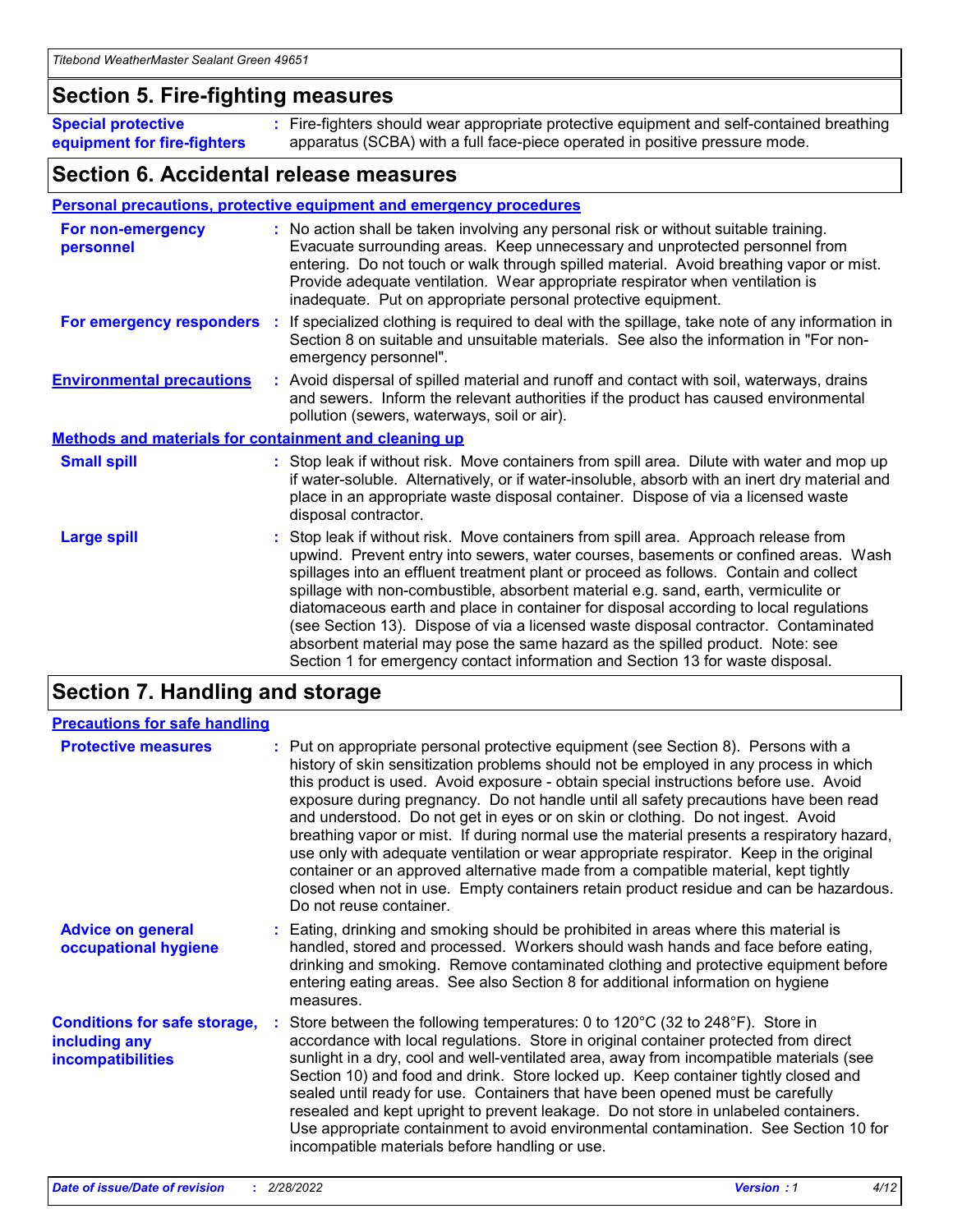## **Section 8. Exposure controls/personal protection**

#### **Control parameters**

#### **Occupational exposure limits**

| <b>Ingredient name</b>                               |    |                                          | <b>Exposure limits</b>                                                                                                                                                                                                                                                                                                                                                                                                                                                                                                                                                                                                 |
|------------------------------------------------------|----|------------------------------------------|------------------------------------------------------------------------------------------------------------------------------------------------------------------------------------------------------------------------------------------------------------------------------------------------------------------------------------------------------------------------------------------------------------------------------------------------------------------------------------------------------------------------------------------------------------------------------------------------------------------------|
| 3-aminopropyltriethoxysilane<br>Dibutyltin dilaurate |    |                                          | None.<br>ACGIH TLV (United States, 3/2019). Absorbed through skin.<br>Notes: as Sn<br>TWA: 0.1 mg/m <sup>3</sup> , (as Sn) 8 hours.<br>STEL: 0.2 mg/m <sup>3</sup> , (as Sn) 15 minutes.<br>NIOSH REL (United States, 10/2016). Absorbed through skin.<br>Notes: as Sn<br>TWA: 0.1 mg/m <sup>3</sup> , (as Sn) 10 hours.<br>OSHA PEL (United States, 5/2018). Notes: as Sn<br>TWA: $0.1 \text{ mg/m}^3$ , (as Sn) 8 hours.<br>OSHA PEL 1989 (United States, 3/1989). Absorbed through skin.<br>Notes: measured as Sn<br>TWA: 0.1 mg/m <sup>3</sup> , (measured as Sn) 8 hours. Form: Organic                           |
| <b>Appropriate engineering</b><br>controls           |    |                                          | : If user operations generate dust, fumes, gas, vapor or mist, use process enclosures,<br>local exhaust ventilation or other engineering controls to keep worker exposure to<br>airborne contaminants below any recommended or statutory limits.                                                                                                                                                                                                                                                                                                                                                                       |
| <b>Environmental exposure</b><br><b>controls</b>     |    |                                          | Emissions from ventilation or work process equipment should be checked to ensure<br>they comply with the requirements of environmental protection legislation. In some<br>cases, fume scrubbers, filters or engineering modifications to the process equipment<br>will be necessary to reduce emissions to acceptable levels.                                                                                                                                                                                                                                                                                          |
| <b>Individual protection measures</b>                |    |                                          |                                                                                                                                                                                                                                                                                                                                                                                                                                                                                                                                                                                                                        |
| <b>Hygiene measures</b>                              |    |                                          | : Wash hands, forearms and face thoroughly after handling chemical products, before<br>eating, smoking and using the lavatory and at the end of the working period.<br>Appropriate techniques should be used to remove potentially contaminated clothing.<br>Contaminated work clothing should not be allowed out of the workplace. Wash<br>contaminated clothing before reusing. Ensure that eyewash stations and safety<br>showers are close to the workstation location.                                                                                                                                            |
| <b>Eye/face protection</b>                           |    |                                          | : Safety eyewear complying with an approved standard should be used when a risk<br>assessment indicates this is necessary to avoid exposure to liquid splashes, mists,<br>gases or dusts. If contact is possible, the following protection should be worn, unless<br>the assessment indicates a higher degree of protection: chemical splash goggles.                                                                                                                                                                                                                                                                  |
| <b>Skin protection</b>                               |    |                                          |                                                                                                                                                                                                                                                                                                                                                                                                                                                                                                                                                                                                                        |
| <b>Hand protection</b>                               |    |                                          | : Chemical-resistant, impervious gloves complying with an approved standard should be<br>worn at all times when handling chemical products if a risk assessment indicates this is<br>necessary. Considering the parameters specified by the glove manufacturer, check<br>during use that the gloves are still retaining their protective properties. It should be<br>noted that the time to breakthrough for any glove material may be different for different<br>glove manufacturers. In the case of mixtures, consisting of several substances, the<br>protection time of the gloves cannot be accurately estimated. |
| <b>Body protection</b>                               |    | handling this product.                   | Personal protective equipment for the body should be selected based on the task being<br>performed and the risks involved and should be approved by a specialist before                                                                                                                                                                                                                                                                                                                                                                                                                                                |
| <b>Other skin protection</b>                         |    | specialist before handling this product. | : Appropriate footwear and any additional skin protection measures should be selected<br>based on the task being performed and the risks involved and should be approved by a                                                                                                                                                                                                                                                                                                                                                                                                                                          |
| <b>Respiratory protection</b>                        | ÷. | aspects of use.                          | Based on the hazard and potential for exposure, select a respirator that meets the<br>appropriate standard or certification. Respirators must be used according to a<br>respiratory protection program to ensure proper fitting, training, and other important                                                                                                                                                                                                                                                                                                                                                         |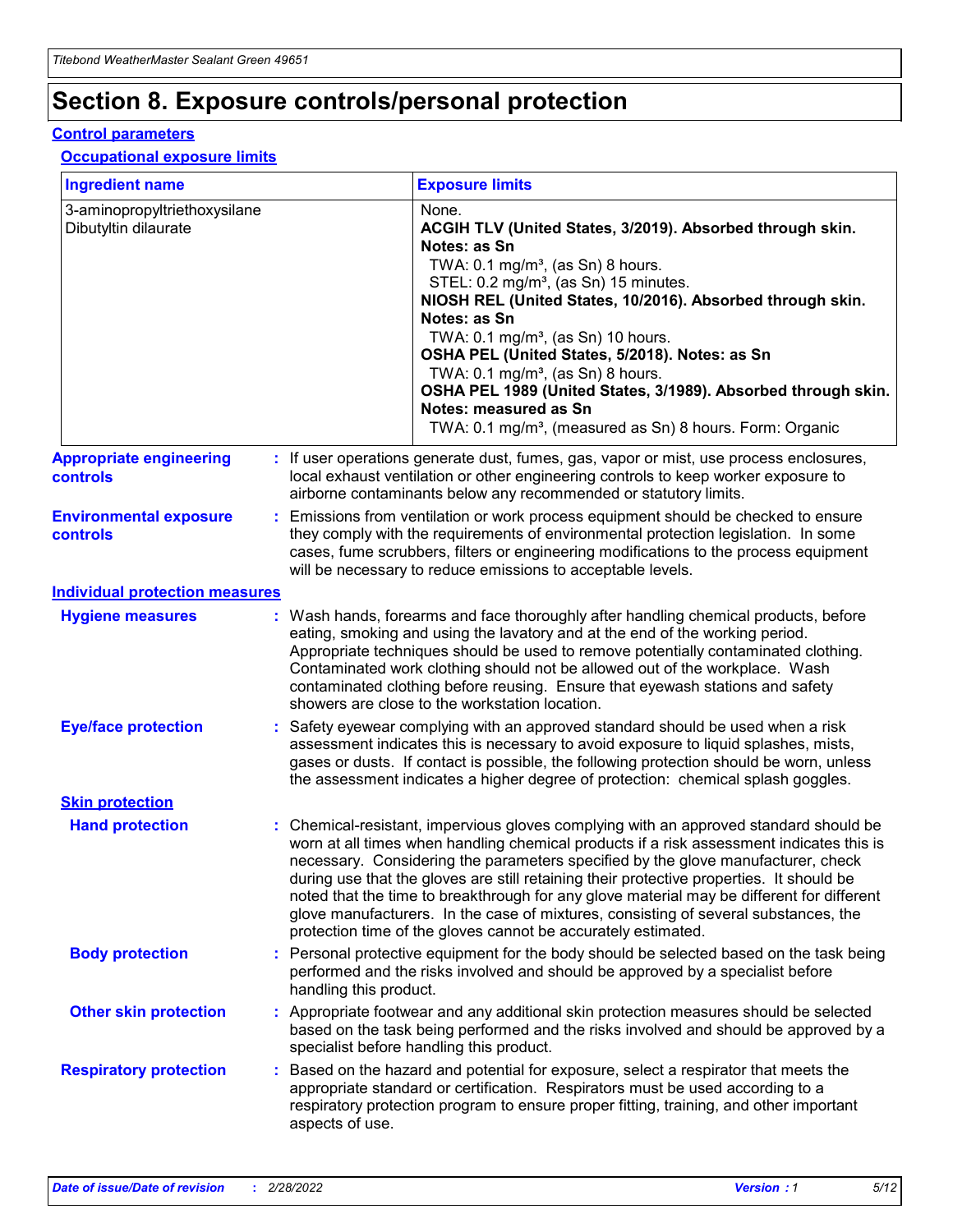### **Section 9. Physical and chemical properties**

#### **Appearance**

| <b>Physical state</b>                                  | : Liquid. [Paste.]                                              |
|--------------------------------------------------------|-----------------------------------------------------------------|
| <b>Color</b>                                           | Green.                                                          |
| Odor                                                   | None [Slight]                                                   |
| <b>Odor threshold</b>                                  | $:$ Not available.                                              |
| рH                                                     | : Not applicable.                                               |
| <b>Melting point</b>                                   | : Not available.                                                |
| <b>Boiling point</b>                                   | : >100°C (>212°F)                                               |
| <b>Flash point</b>                                     | : Closed cup: $>200^{\circ}$ C ( $>392^{\circ}$ F) [Setaflash.] |
| <b>Evaporation rate</b>                                | $:$ <1 (butyl acetate = 1)                                      |
| <b>Flammability (solid, gas)</b>                       | : Not available.                                                |
| <b>Lower and upper explosive</b><br>(flammable) limits | : Not available.                                                |
| <b>VOC (less water, less</b>                           | : 0 g/l                                                         |
| exempt solvents)                                       |                                                                 |
| <b>Volatility</b>                                      | $: 0\%$ (w/w)                                                   |
| <b>Vapor density</b>                                   | : Not available.                                                |
| <b>Relative density</b>                                | : 1.4329                                                        |
| <b>Solubility</b>                                      | Insoluble in the following materials: cold water and hot water. |
| <b>Solubility in water</b>                             | $:$ Not available.                                              |
| <b>Partition coefficient: n-</b><br>octanol/water      | $:$ Not available.                                              |
| <b>Auto-ignition temperature</b>                       | : Not available.                                                |
| <b>Decomposition temperature</b>                       | : Not available.                                                |

### **Section 10. Stability and reactivity**

| <b>Reactivity</b>                            | : No specific test data related to reactivity available for this product or its ingredients.            |
|----------------------------------------------|---------------------------------------------------------------------------------------------------------|
| <b>Chemical stability</b>                    | : The product is stable.                                                                                |
| <b>Possibility of hazardous</b><br>reactions | : Under normal conditions of storage and use, hazardous reactions will not occur.                       |
| <b>Conditions to avoid</b>                   | : No specific data.                                                                                     |
| <b>Incompatible materials</b>                | : No specific data.                                                                                     |
| <b>Hazardous decomposition</b><br>products   | Under normal conditions of storage and use, hazardous decomposition products should<br>not be produced. |

### **Section 11. Toxicological information**

### **Information on toxicological effects**

#### **Acute toxicity**

| <b>Product/ingredient name</b> | <b>Result</b>           | <b>Species</b> | <b>Dose</b>                | <b>Exposure</b> |
|--------------------------------|-------------------------|----------------|----------------------------|-----------------|
| 3-aminopropyltriethoxysilane   | <b>ILD50 Dermal</b>     | Rabbit         | 4.29 g/kg                  |                 |
| Dibutyltin dilaurate           | ILD50 Oral<br>LD50 Oral | Rat<br>Rat     | $1.57$ g/kg<br>175 $mg/kg$ |                 |
|                                |                         |                |                            |                 |

**Irritation/Corrosion**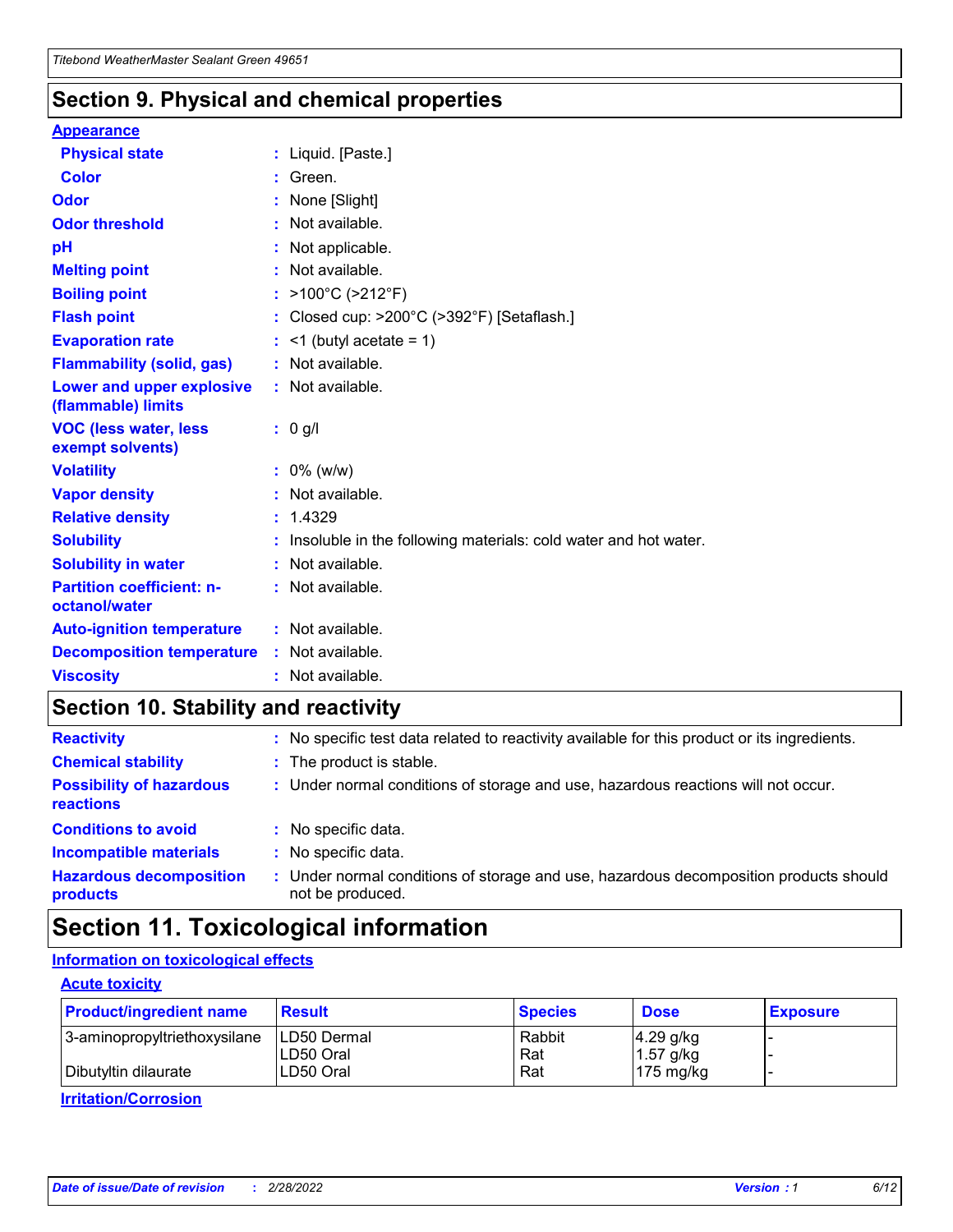## **Section 11. Toxicological information**

| <b>Product/ingredient name</b> | <b>Result</b>            | <b>Species</b> | <b>Score</b> | <b>Exposure</b>           | <b>Observation</b> |
|--------------------------------|--------------------------|----------------|--------------|---------------------------|--------------------|
| 3-aminopropyltriethoxysilane   | Eyes - Mild irritant     | Rabbit         |              | $100$ mg                  |                    |
|                                | Eyes - Severe irritant   | Rabbit         |              | 24 hours 750              |                    |
|                                |                          |                |              | ug                        |                    |
|                                | Skin - Severe irritant   | Rabbit         |              | 24 hours 5                | -                  |
| Dibutyltin dilaurate           | Eyes - Moderate irritant | Rabbit         |              | mq<br><b>24 hours 100</b> |                    |
|                                |                          |                |              | mg                        |                    |
|                                | Skin - Severe irritant   | Rabbit         |              | 500 mg                    |                    |

#### **Sensitization**

Not available.

#### **Mutagenicity**

Not available.

#### **Carcinogenicity**

Not available.

#### **Reproductive toxicity**

Not available.

#### **Teratogenicity**

Not available.

#### **Specific target organ toxicity (single exposure)**

Not available.

#### **Specific target organ toxicity (repeated exposure)**

| <b>Name</b>                                                                         |                                                                            | <b>Category</b>                                     | <b>Route of</b><br>exposure | <b>Target organs</b> |
|-------------------------------------------------------------------------------------|----------------------------------------------------------------------------|-----------------------------------------------------|-----------------------------|----------------------|
| Dibutyltin dilaurate                                                                |                                                                            | Category 1                                          | -                           | respiratory system   |
| <b>Aspiration hazard</b><br>Not available.                                          |                                                                            |                                                     |                             |                      |
| <b>Information on the likely</b><br>routes of exposure                              | : Not available.                                                           |                                                     |                             |                      |
| <b>Potential acute health effects</b>                                               |                                                                            |                                                     |                             |                      |
| <b>Eye contact</b>                                                                  | : May cause eye irritation.                                                |                                                     |                             |                      |
| <b>Inhalation</b>                                                                   |                                                                            | : No known significant effects or critical hazards. |                             |                      |
| <b>Skin contact</b>                                                                 | : May cause skin irritation.                                               |                                                     |                             |                      |
| <b>Ingestion</b>                                                                    |                                                                            | : No known significant effects or critical hazards. |                             |                      |
| <b>Symptoms related to the physical, chemical and toxicological characteristics</b> |                                                                            |                                                     |                             |                      |
| <b>Eye contact</b>                                                                  | irritation<br>watering<br>redness                                          | : Adverse symptoms may include the following:       |                             |                      |
| <b>Inhalation</b>                                                                   | reduced fetal weight<br>increase in fetal deaths<br>skeletal malformations | : Adverse symptoms may include the following:       |                             |                      |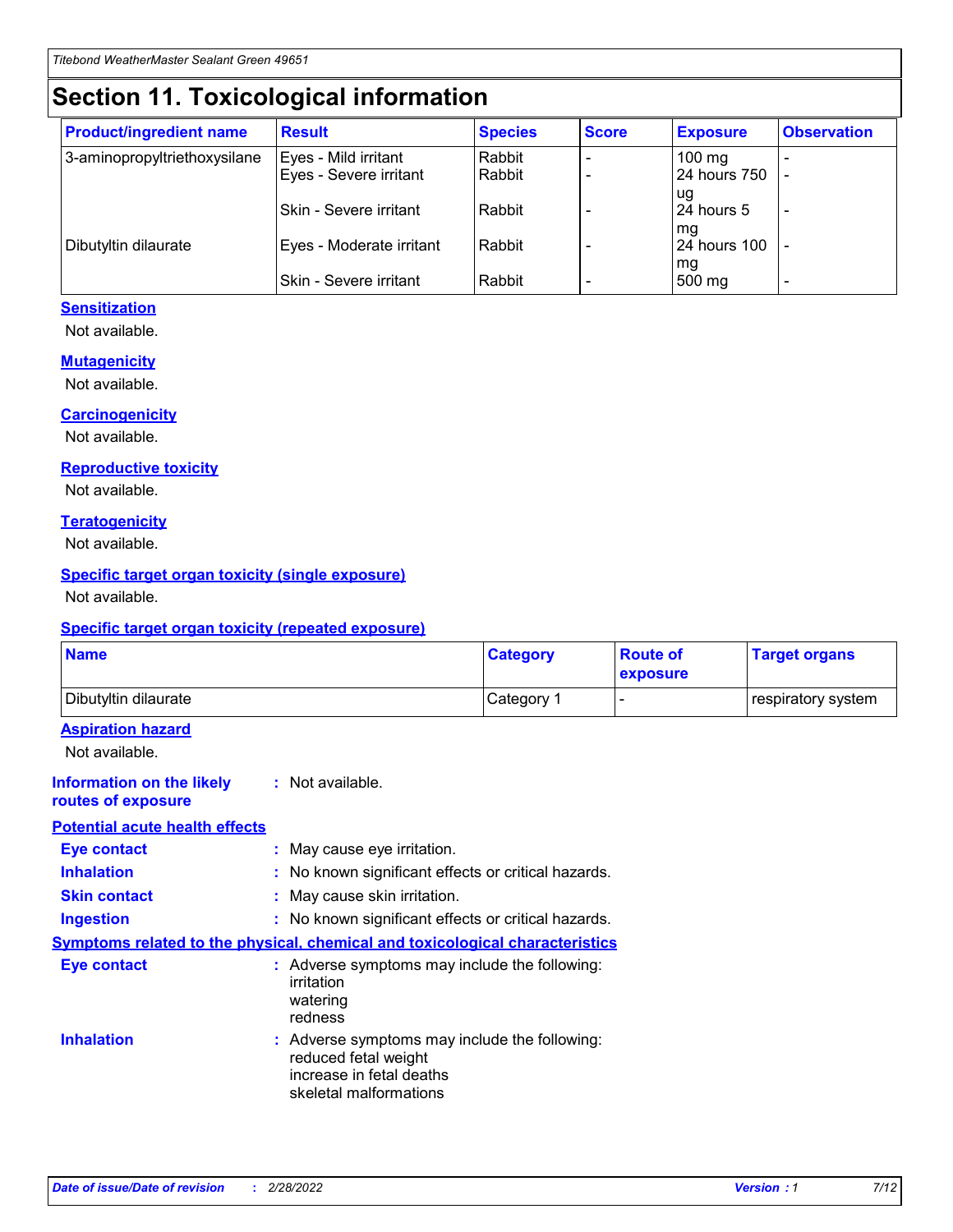# **Section 11. Toxicological information**

| <b>Skin contact</b>                     | : Adverse symptoms may include the following:<br>irritation<br>redness<br>reduced fetal weight<br>increase in fetal deaths<br>skeletal malformations |  |
|-----------------------------------------|------------------------------------------------------------------------------------------------------------------------------------------------------|--|
| <b>Ingestion</b>                        | : Adverse symptoms may include the following:<br>reduced fetal weight<br>increase in fetal deaths<br>skeletal malformations                          |  |
|                                         | Delayed and immediate effects and also chronic effects from short and long term exposure                                                             |  |
| <b>Short term exposure</b>              |                                                                                                                                                      |  |
| <b>Potential immediate</b><br>effects   | : Not available.                                                                                                                                     |  |
| <b>Potential delayed effects</b>        | : Not available.                                                                                                                                     |  |
| <b>Long term exposure</b>               |                                                                                                                                                      |  |
| <b>Potential immediate</b><br>effects   | : Not available.                                                                                                                                     |  |
| <b>Potential delayed effects</b>        | : Not available.                                                                                                                                     |  |
| <b>Potential chronic health effects</b> |                                                                                                                                                      |  |
| Not available.                          |                                                                                                                                                      |  |
| <b>General</b>                          | : Once sensitized, a severe allergic reaction may occur when subsequently exposed to<br>very low levels.                                             |  |
| <b>Carcinogenicity</b>                  | : No known significant effects or critical hazards.                                                                                                  |  |
| <b>Mutagenicity</b>                     | : No known significant effects or critical hazards.                                                                                                  |  |
| <b>Teratogenicity</b>                   | May damage the unborn child.                                                                                                                         |  |
| <b>Developmental effects</b>            | : No known significant effects or critical hazards.                                                                                                  |  |
| <b>Fertility effects</b>                | May damage fertility.                                                                                                                                |  |
| <b>Numerical measures of toxicity</b>   |                                                                                                                                                      |  |
| <b>Acute toxicity estimates</b>         |                                                                                                                                                      |  |
| الملحلة والمستحقق فالمرابط              |                                                                                                                                                      |  |

Not available.

## **Section 12. Ecological information**

#### **Toxicity**

| <b>Product/ingredient name</b> | <b>Result</b>                     | <b>Species</b>                       | <b>Exposure</b> |
|--------------------------------|-----------------------------------|--------------------------------------|-----------------|
| Dibutyltin dilaurate           | Chronic EC10 > 2 mg/l Fresh water | Algae - Scenedesmus<br>I subspicatus | l 96 hours      |

### **Persistence and degradability**

| <b>Product/ingredient name</b> | <b>Test</b>                                                                    | <b>Result</b>  |                   | <b>Dose</b> | <b>Inoculum</b>         |
|--------------------------------|--------------------------------------------------------------------------------|----------------|-------------------|-------------|-------------------------|
| Dibutyltin dilaurate           | OECD 301F<br>Ready<br>Biodegradability -<br>Manometric<br>Respirometry<br>Test | 23 % - 28 days |                   |             |                         |
| <b>Product/ingredient name</b> | <b>Aquatic half-life</b>                                                       |                | <b>Photolysis</b> |             | <b>Biodegradability</b> |
| Dibutyltin dilaurate           |                                                                                |                |                   |             | Inherent                |

### **Bioaccumulative potential**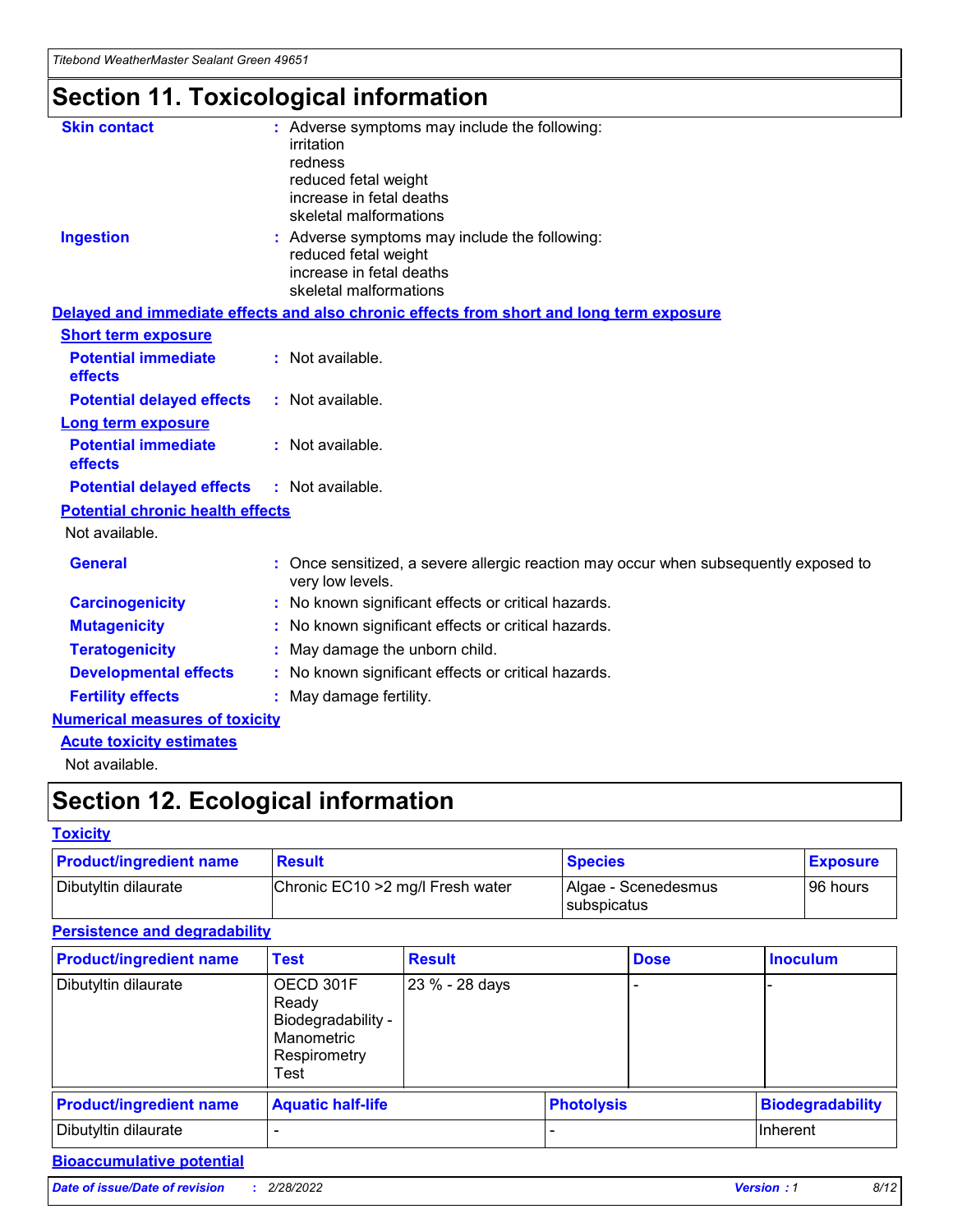## **Section 12. Ecological information**

| <b>Product/ingredient name</b> | $LoaPow$ | <b>BCF</b> | <b>Potential</b> |
|--------------------------------|----------|------------|------------------|
| 3-aminopropyltriethoxysilane   | 1.7      | 3.4        | low              |
| Dibutyltin dilaurate           | 4.44     | 2.91       | low              |

#### **Mobility in soil**

| <i></i>                                                       |                                                     |
|---------------------------------------------------------------|-----------------------------------------------------|
| <b>Soil/water partition</b><br>coefficient (K <sub>oc</sub> ) | : Not available.                                    |
| <b>Other adverse effects</b>                                  | : No known significant effects or critical hazards. |

### **Section 13. Disposal considerations**

**Disposal methods :**

The generation of waste should be avoided or minimized wherever possible. Disposal of this product, solutions and any by-products should at all times comply with the requirements of environmental protection and waste disposal legislation and any regional local authority requirements. Dispose of surplus and non-recyclable products via a licensed waste disposal contractor. Waste should not be disposed of untreated to the sewer unless fully compliant with the requirements of all authorities with jurisdiction. Waste packaging should be recycled. Incineration or landfill should only be considered when recycling is not feasible. This material and its container must be disposed of in a safe way. Care should be taken when handling emptied containers that have not been cleaned or rinsed out. Empty containers or liners may retain some product residues. Avoid dispersal of spilled material and runoff and contact with soil, waterways, drains and sewers.

## **Section 14. Transport information**

|                                      | <b>DOT</b><br><b>Classification</b> | <b>TDG</b><br><b>Classification</b> | <b>Mexico</b><br><b>Classification</b> | <b>ADR/RID</b>           | <b>IMDG</b>              | <b>IATA</b>              |
|--------------------------------------|-------------------------------------|-------------------------------------|----------------------------------------|--------------------------|--------------------------|--------------------------|
| <b>UN number</b>                     | Not regulated.                      | Not regulated.                      | Not regulated.                         | Not regulated.           | Not regulated.           | Not regulated.           |
| <b>UN proper</b><br>shipping name    | $\qquad \qquad \blacksquare$        |                                     |                                        |                          |                          |                          |
| <b>Transport</b><br>hazard class(es) | $\blacksquare$                      | $\blacksquare$                      | $\blacksquare$                         | $\overline{\phantom{a}}$ | $\blacksquare$           | $\blacksquare$           |
| <b>Packing group</b>                 | $\overline{\phantom{a}}$            | $\overline{\phantom{0}}$            | $\overline{\phantom{0}}$               | -                        | $\overline{\phantom{0}}$ | $\overline{\phantom{a}}$ |
| <b>Environmental</b><br>hazards      | No.                                 | No.                                 | No.                                    | No.                      | No.                      | No.                      |

## **Section 15. Regulatory information**

#### **U.S. Federal regulations**

#### **SARA 302/304**

#### **Composition/information on ingredients**

No products were found.

**SARA 304 RQ :** Not applicable.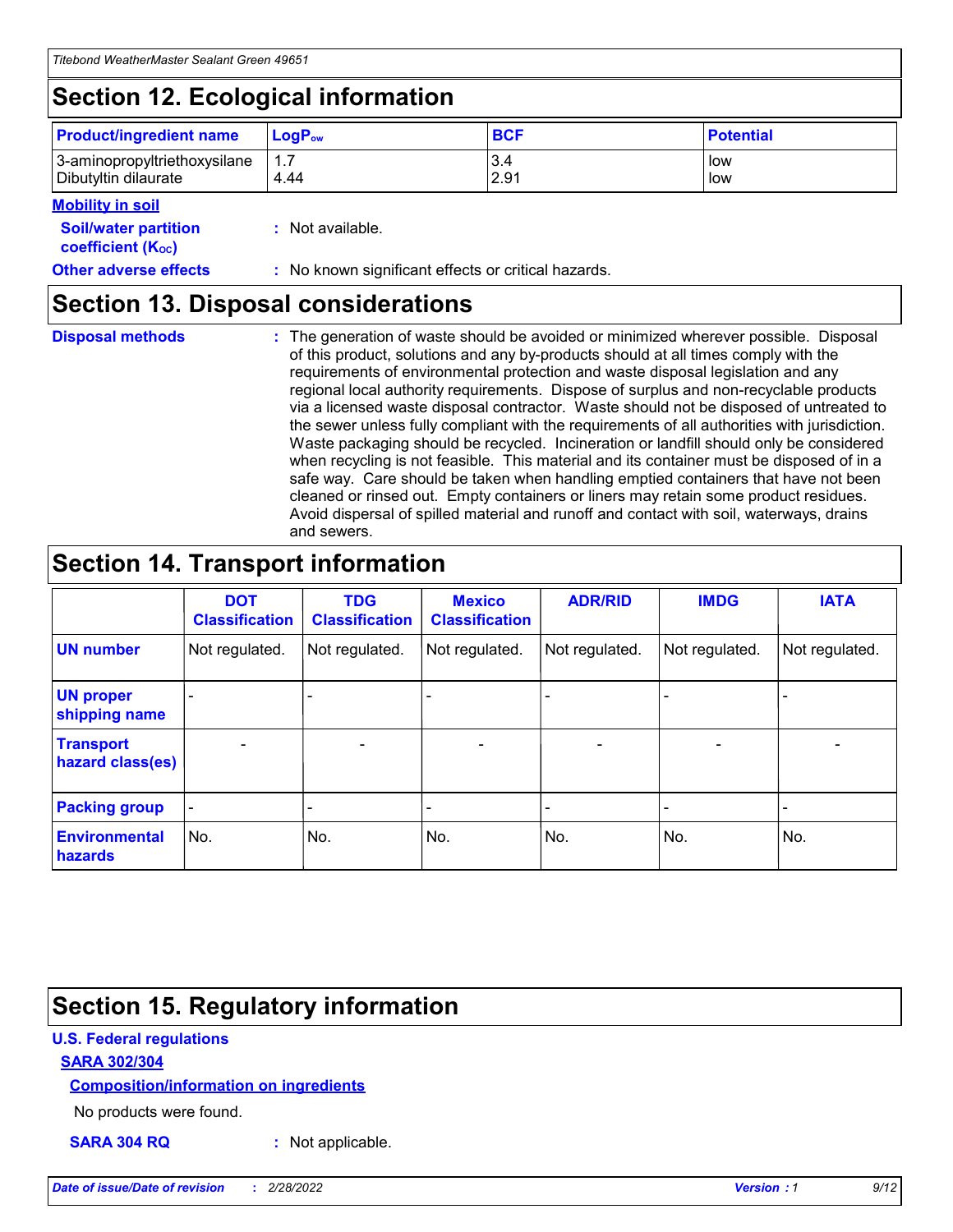## **Section 15. Regulatory information**

#### **SARA 311/312**

**Classification :** EYE IRRITATION - Category 2B SKIN SENSITIZATION - Category 1 TOXIC TO REPRODUCTION (Fertility) - Category 1B TOXIC TO REPRODUCTION (Unborn child) - Category 1B

#### **Composition/information on ingredients**

| <b>Name</b>                  | $\frac{9}{6}$ | <b>Classification</b>                                                                                                                                                                                                                                                                                                                  |
|------------------------------|---------------|----------------------------------------------------------------------------------------------------------------------------------------------------------------------------------------------------------------------------------------------------------------------------------------------------------------------------------------|
| 3-aminopropyltriethoxysilane | $\leq$ 3      | <b>FLAMMABLE LIQUIDS - Category 4</b><br><b>ACUTE TOXICITY (oral) - Category 4</b><br>SKIN IRRITATION - Category 2                                                                                                                                                                                                                     |
| Dibutyltin dilaurate         | ≤0.3          | EYE IRRITATION - Category 2A<br><b>ACUTE TOXICITY (oral) - Category 3</b><br>SKIN CORROSION - Category 1C<br>SERIOUS EYE DAMAGE - Category 1<br>SKIN SENSITIZATION - Category 1<br><b>GERM CELL MUTAGENICITY - Category 2</b><br>TOXIC TO REPRODUCTION (Fertility) - Category 1B<br>TOXIC TO REPRODUCTION (Unborn child) - Category 1B |
|                              |               | SPECIFIC TARGET ORGAN TOXICITY (REPEATED<br>EXPOSURE) (respiratory system) - Category 1                                                                                                                                                                                                                                                |

#### **State regulations**

| <b>Massachusetts</b> | : None of the components are listed. |
|----------------------|--------------------------------------|
| <b>New York</b>      | : None of the components are listed. |
| <b>New Jersey</b>    | : None of the components are listed. |
| <b>Pennsylvania</b>  | : None of the components are listed. |

#### **California Prop. 65**

**A** WARNING: This product can expose you to methanol, which is known to the State of California to cause birth defects or other reproductive harm. For more information go to www.P65Warnings.ca.gov.

| <b>Ingredient name</b> | No significant risk Maximum<br>level | acceptable dosage<br>level |
|------------------------|--------------------------------------|----------------------------|
| methanol               |                                      | Yes.                       |

#### **International regulations**

**Chemical Weapon Convention List Schedules I, II & III Chemicals** Not listed.

#### **Montreal Protocol**

Not listed.

**Stockholm Convention on Persistent Organic Pollutants**

Not listed.

### **UNECE Aarhus Protocol on POPs and Heavy Metals**

Not listed.

#### **Inventory list**

### **China :** All components are listed or exempted.

**United States TSCA 8(b) inventory :** All components are active or exempted.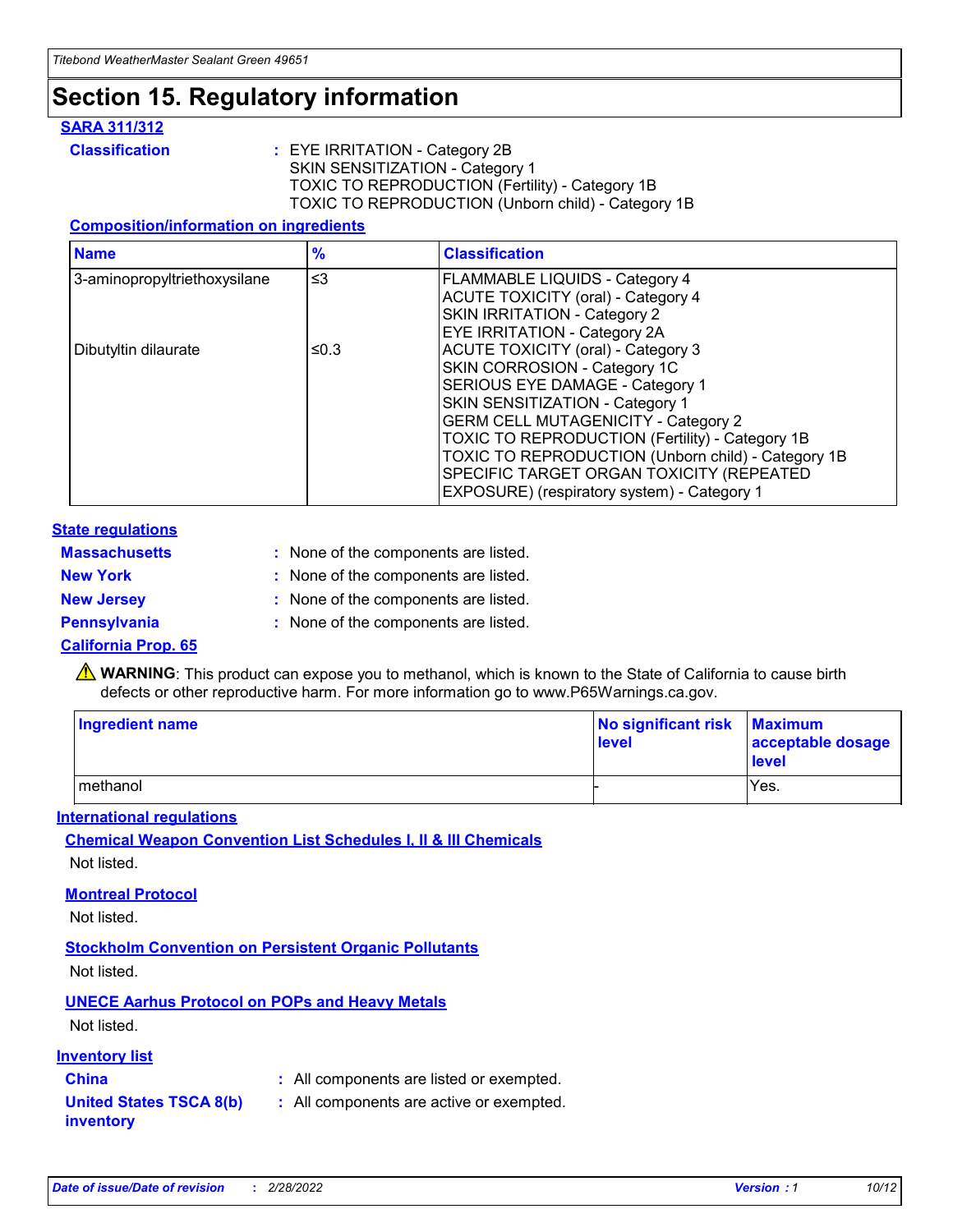## **Section 16. Other information**

**Hazardous Material Information System (U.S.A.)**



**Caution: HMIS® ratings are based on a 0-4 rating scale, with 0 representing minimal hazards or risks, and 4 representing significant hazards or risks. Although HMIS® ratings and the associated label are not required on SDSs or products leaving a facility under 29 CFR 1910.1200, the preparer may choose to provide them. HMIS® ratings are to be used with a fully implemented HMIS® program. HMIS® is a registered trademark and service mark of the American Coatings Association, Inc.**

**The customer is responsible for determining the PPE code for this material. For more information on HMIS® Personal Protective Equipment (PPE) codes, consult the HMIS® Implementation Manual.**

#### **National Fire Protection Association (U.S.A.)**



**Reprinted with permission from NFPA 704-2001, Identification of the Hazards of Materials for Emergency Response Copyright ©1997, National Fire Protection Association, Quincy, MA 02269. This reprinted material is not the complete and official position of the National Fire Protection Association, on the referenced subject which is represented only by the standard in its entirety.**

**Copyright ©2001, National Fire Protection Association, Quincy, MA 02269. This warning system is intended to be interpreted and applied only by properly trained individuals to identify fire, health and reactivity hazards of chemicals. The user is referred to certain limited number of chemicals with recommended classifications in NFPA 49 and NFPA 325, which would be used as a guideline only. Whether the chemicals are classified by NFPA or not, anyone using the 704 systems to classify chemicals does so at their own risk.**

#### **Procedure used to derive the classification**

|                                                                                                                    | <b>Classification</b><br><b>Justification</b>                                                                                                                                                                                                                                                                                                                                                                                                                                                                                                                 |  |
|--------------------------------------------------------------------------------------------------------------------|---------------------------------------------------------------------------------------------------------------------------------------------------------------------------------------------------------------------------------------------------------------------------------------------------------------------------------------------------------------------------------------------------------------------------------------------------------------------------------------------------------------------------------------------------------------|--|
| EYE IRRITATION - Category 2B<br>SKIN SENSITIZATION - Category 1<br>TOXIC TO REPRODUCTION (Fertility) - Category 1B | Expert judgment<br>Expert judgment<br>Expert judgment<br>TOXIC TO REPRODUCTION (Unborn child) - Category 1B<br>Expert judgment                                                                                                                                                                                                                                                                                                                                                                                                                                |  |
| <b>History</b>                                                                                                     |                                                                                                                                                                                                                                                                                                                                                                                                                                                                                                                                                               |  |
| <b>Date of printing</b>                                                                                            | : 4/22/2022                                                                                                                                                                                                                                                                                                                                                                                                                                                                                                                                                   |  |
| Date of issue/Date of<br>revision                                                                                  | : 2/28/2022                                                                                                                                                                                                                                                                                                                                                                                                                                                                                                                                                   |  |
| Date of previous issue                                                                                             | : No previous validation                                                                                                                                                                                                                                                                                                                                                                                                                                                                                                                                      |  |
| <b>Version</b>                                                                                                     | : 1                                                                                                                                                                                                                                                                                                                                                                                                                                                                                                                                                           |  |
| <b>Key to abbreviations</b>                                                                                        | $:$ ATE = Acute Toxicity Estimate<br><b>BCF</b> = Bioconcentration Factor<br>GHS = Globally Harmonized System of Classification and Labelling of Chemicals<br>IATA = International Air Transport Association<br>IBC = Intermediate Bulk Container<br><b>IMDG = International Maritime Dangerous Goods</b><br>LogPow = logarithm of the octanol/water partition coefficient<br>MARPOL = International Convention for the Prevention of Pollution From Ships, 1973<br>as modified by the Protocol of 1978. ("Marpol" = marine pollution)<br>UN = United Nations |  |